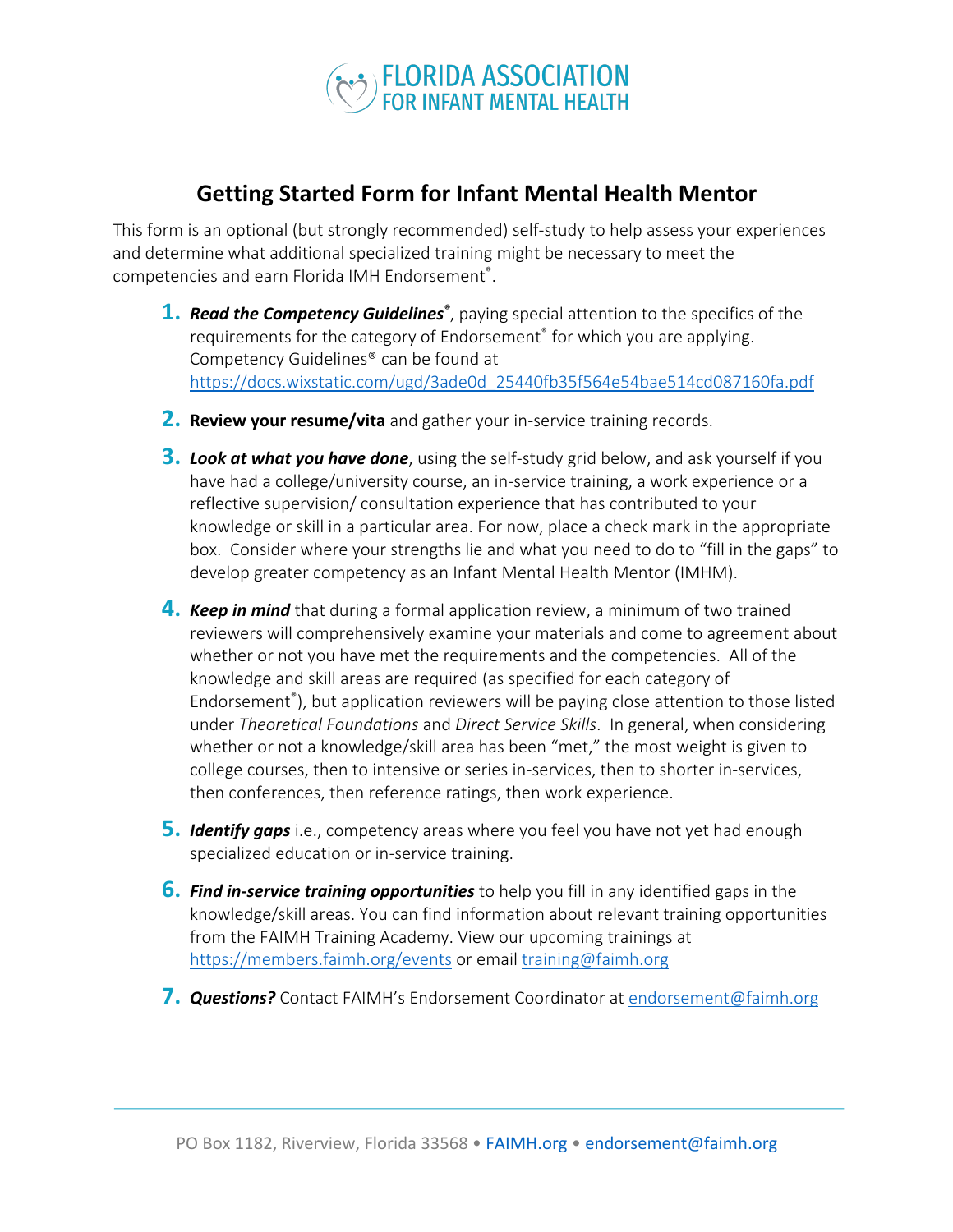## Infant Mental Health Mentor Self-Study Guide

| <b>Theoretical Foundations</b>                         | <b>Education</b> | <b>Work</b> | <b>In-Service Training(s)</b> |
|--------------------------------------------------------|------------------|-------------|-------------------------------|
| Pregnancy and Early Parenthood                         |                  |             |                               |
| Infant/Young Child Development and<br>Behavior         |                  |             |                               |
| Infant/Young Child and Family-Centered<br>Practice     |                  |             |                               |
| Relationship-Focused, Therapeutic Practice             |                  |             |                               |
| <b>Family Relationships and Dynamics</b>               |                  |             |                               |
| Attachment, Separation, Trauma, Grief, and<br>Loss     |                  |             |                               |
| Psychotherapeutic and Behavioral Theories<br>of Change |                  |             |                               |
| Disorders of Infancy/Early Childhood                   |                  |             |                               |
| Mental and Behavioral Disorders in Adults              |                  |             |                               |
| <b>Cultural Competence</b>                             |                  |             |                               |
| Adult Learning Theory and Practice                     |                  |             |                               |
| <b>Statistics</b>                                      |                  |             |                               |
| <b>Research and Evaluation</b>                         |                  |             |                               |
| Law, Regulation & Policy                               | <b>Education</b> | <b>Work</b> | <b>In-Service Training(s)</b> |
| <b>Ethical Practice</b>                                |                  |             |                               |
| Government, Law and Regulation                         |                  |             |                               |
| <b>Agency Policy</b>                                   |                  |             |                               |
| <b>Systems Expertise</b>                               | <b>Education</b> | <b>Work</b> | <b>In-Service Training(s)</b> |
| Service Delivery Systems                               |                  |             |                               |
| <b>Community Resources</b>                             |                  |             |                               |

| <b>Direct Service Skills</b>                                                    | <b>Education</b> | <b>Work</b> | In-Service Training(s) |
|---------------------------------------------------------------------------------|------------------|-------------|------------------------|
| Observation and Listening                                                       |                  |             |                        |
| Screening and Assessment                                                        |                  |             |                        |
| Responding with empathy                                                         |                  |             |                        |
| <b>Intervention/Treatment Planning</b>                                          |                  |             |                        |
| Developmental Guidance                                                          |                  |             |                        |
| Supportive Counseling                                                           |                  |             |                        |
| Parent-Infant/Young Child Relationship-<br><b>Based Therapies and Practices</b> |                  |             |                        |
| Advocacy                                                                        |                  |             |                        |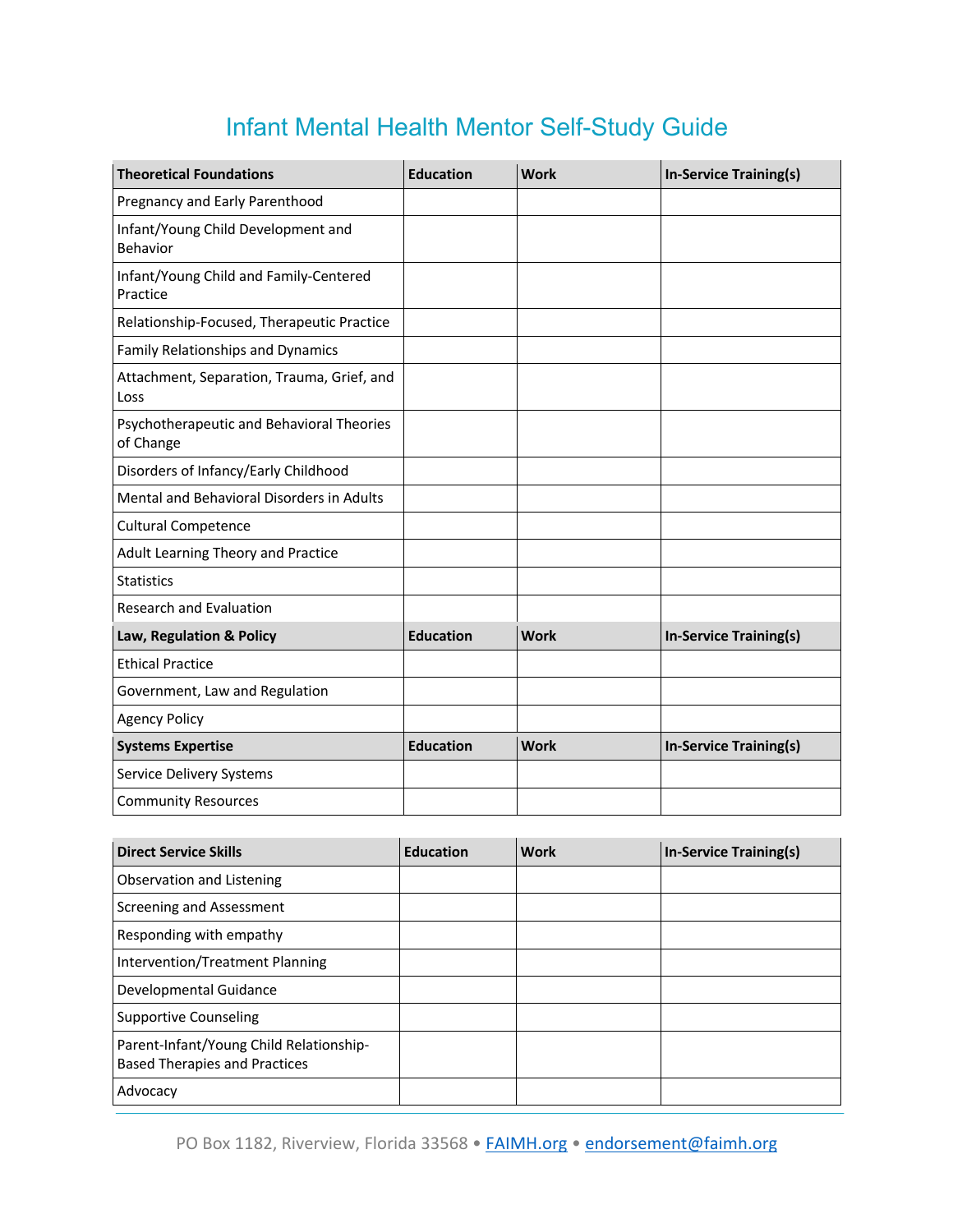| Direct Service Skills  | <b>Education</b> | <b>Work</b> | In-Service Training(s) |
|------------------------|------------------|-------------|------------------------|
| Safety                 |                  |             |                        |
| Reflective Supervision |                  |             |                        |

| <b>Working with Others</b>                       | <b>Education</b> | <b>Work</b> | <b>In-Service Training(s)</b> | <b>Reflective Supervision/Consultation</b> |
|--------------------------------------------------|------------------|-------------|-------------------------------|--------------------------------------------|
| <b>Building and Maintaining</b><br>Relationships |                  |             |                               |                                            |
| <b>Supporting Others</b>                         |                  |             |                               |                                            |
| Coaching and Mentoring                           |                  |             |                               |                                            |
| <b>Resolving Conflict</b>                        |                  |             |                               |                                            |
| <b>Crisis Management</b>                         |                  |             |                               |                                            |
| <b>Empathy and Compassion</b>                    |                  |             |                               |                                            |
| Consulting                                       |                  |             |                               |                                            |

| <b>Leading People</b> | <b>Education Work</b> |  | In-Service Training(s)   Reflective Supervision/Consultation |
|-----------------------|-----------------------|--|--------------------------------------------------------------|
| Motivating            |                       |  |                                                              |
| Advocacy              |                       |  |                                                              |
| Developing Talent     |                       |  |                                                              |

| <b>Communicating</b> | <b>Education Work</b> |  | In-Service Training(s) Reflective Supervision/Consultation |
|----------------------|-----------------------|--|------------------------------------------------------------|
| Listening            |                       |  |                                                            |
| Speaking             |                       |  |                                                            |
| Writing              |                       |  |                                                            |
| Group Process        |                       |  |                                                            |

| <b>Thinking</b>                  | <b>Education</b> | <b>Work</b> | In-Service Training(s)   Reflective Supervision/Consultation |
|----------------------------------|------------------|-------------|--------------------------------------------------------------|
| Analyzing Information            |                  |             |                                                              |
| Solving Problems                 |                  |             |                                                              |
| <b>Exercising Sound Judgment</b> |                  |             |                                                              |
| <b>Maintaining Perspective</b>   |                  |             |                                                              |
| Planning and Organizing          |                  |             |                                                              |

| <b>Reflection</b> | <b>Education Work</b> |  | In-Service Training(s) Reflective Supervision/Consultation |
|-------------------|-----------------------|--|------------------------------------------------------------|
| Contemplation     |                       |  |                                                            |
| Self-Awareness    |                       |  |                                                            |
| Curiosity         |                       |  |                                                            |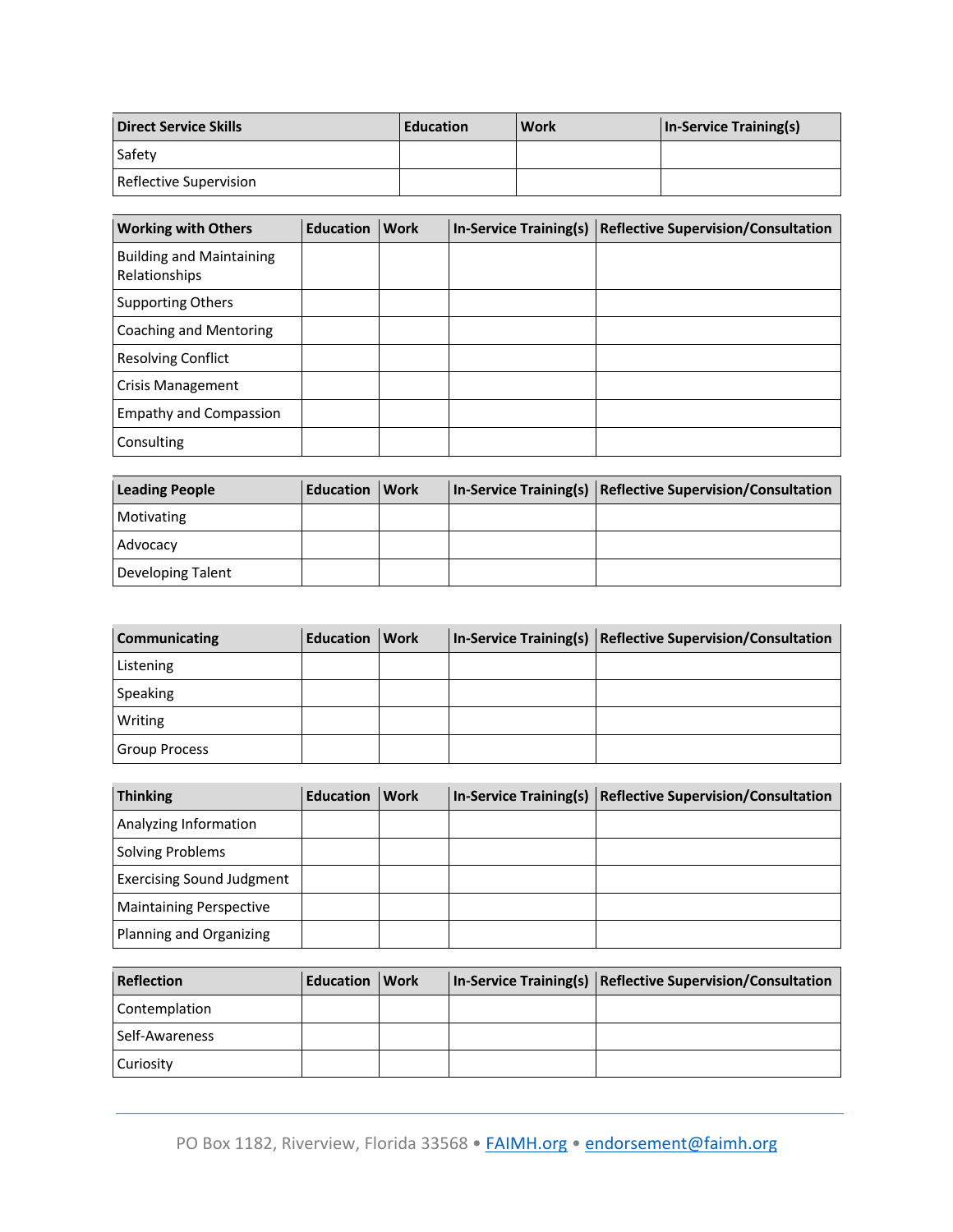| <b>Reflection</b>                    | Education | <b>Work</b> | In-Service Training(s) Reflective Supervision/Consultation |
|--------------------------------------|-----------|-------------|------------------------------------------------------------|
| Professional/Personal<br>Development |           |             |                                                            |
| <b>Emotional Response</b>            |           |             |                                                            |
| <b>Parallel Process</b>              |           |             |                                                            |

| <b>Administration For Policy</b> | Education | <b>Work</b> | <b>In-Service Training(s)</b> | Reflective Supervision/Consultation |
|----------------------------------|-----------|-------------|-------------------------------|-------------------------------------|
| Program Management               |           |             |                               |                                     |
| Program Development              |           |             |                               |                                     |
| Program Evaluation               |           |             |                               |                                     |
| Program Funding                  |           |             |                               |                                     |

| <b>Research and Evaluation</b><br>for Research/Faculty | <b>Education</b> | Work | In-Service Training(s)   Reflective Supervision/Consultation |
|--------------------------------------------------------|------------------|------|--------------------------------------------------------------|
| Study of Infant<br>Relationships and<br>Attachment     |                  |      |                                                              |
| Study of infant<br>Development and Behavior            |                  |      |                                                              |
| <b>Study of Families</b>                               |                  |      |                                                              |